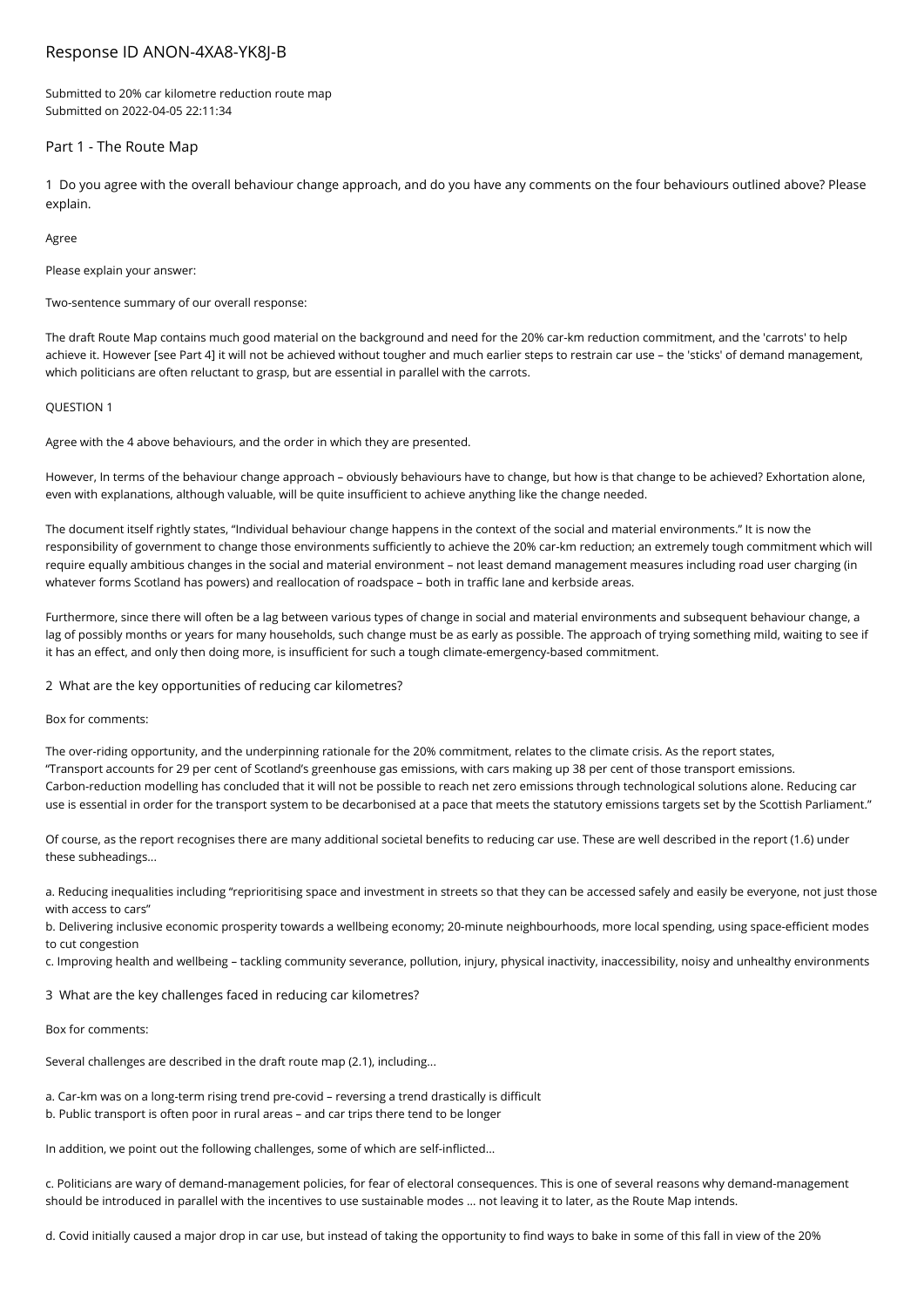commitment, the Scottish Government effectively decided to wait and see what would happen. What has in fact happened is that many of those who still travel to work have shifted from public transport to car; whilst for those who work at home the car is available all day to all members of the household. Thus commuter car numbers are approaching pre-pandemic, whilst car use at other times of the day probably now exceeds pre-pandemic. Not only was this a tragic wasted opportunity, but we also have the above new patterns of car use to contend with

e. The decision to 'wait and see' during covid has also meant that the Route Map is unlikely to be finalised until at least 18 months into the 10-year period from the date of the commitment (December 2020)

f. As the report states, trip lengths vary hugely, with the 4% of trips over 55km accounting for 30% of total km. Reducing the number of long trips would therefore contribute greatly to meeting the commitment. Unfortunately, current road investment priorities are making long trips by car easier, and short trips more difficult! Car capacity is being expanded on the trunk road network; whereas the local road network, in both urban and rural areas continues to deteriorate, with a pothole epidemic. Whilst local authorities are responsible for the latter, the government nonetheless has the power to redirect road investment, from expanding trunk roads in a few parts of Scotland, to quality repair of potholes in every village, town, city and rural byway

g. In addition to the physical impact and the opportunity-loss of these wrong investment priorities, the message to the public is dreadful. Why spend many £100m's on expanding road capacity to cater for a 20% reduction in car-km?? This gives a very clear message, albeit unintentional, that the government is not serious about the 20% reduction.

h. Finally on major road projects – the future programme is justified by outdated assumptions, taking insufficient account of the climate crisis and other changed factors. This is discussed in detail (with English examples) by transport expert Prof Phil Goodwin in Local Transport Today, 11.2.22. [https://discussion.lttmagazine.co.uk/unresolved-tensions-in-the-appraisal-of-road-projects-are-undermining-decarbonisation-and-value-for-money/] And this does not even take account of the already questionable assumptions used, such as the unique "driver frustration" factor used to make A9 dualling attain a sufficient CBA figure [SPICe 18.2.20, https://spice-spotlight.scot/2020/02/18/the-a9-dualling-project-crucial-for-scotland/]

i. There are extensive delays to many AT schemes, notably Edinburgh's flagship city centre CCWEL route, first officially adopted in 2014 but work commencing 2022. There are multiple reasons, but two of the most significant are...

i(1). The arcane and antiquated Traffic Regulation and Redetermination Order rules. We welcome that the government has taken early steps to improve this, more in line with the better English rules. However further steps [some discussed in Q7a Q7c, Q11 here http://www.spokes.org.uk/wp-content/uploads/2021/07/2107-Scotgov-TRO-consultn-spokes-response-v3-SUBMITTED.pdf], which require primary legislation, should also be pursued urgently

i(2). Whilst we welcome full public consultation on schemes, it is often taken too far, with multiple stages – effectively planned delay, and a bonanza for consultants. An example in Edinburgh is Meadows-George Street [https://meadowstogeorgestreet.info/], which, unlike CCWEL, has not suffered many unexpected delays but which was first funded in 2017 yet did not plan to begin construction until 2022 (may now be 2023), in part due to an excess of consultations. Whilst less than the CCWEL delay, a five-year timescale is incompatible with rapid car-km reduction policies.

j. It is common for people familiar with existing road layouts to fear the worst and react negatively when change is proposed. Sadly some politicians or local activists amplify these fears, with exaggerated or unrepresentative claims. The steps below may help minimise such negativity...

j(1). Public consultations are fully open to opponents (and supporters) to mobilise opinion through existing social networks. This can result in highly unrepresentative outcomes, particularly where large social networks spread misinformation. Furthermore, several local authorities in the UK (including Edinburgh 4.46-4.51 here http://www.spokes.org.uk/wp-content/uploads/2021/06/210617-7.1-Potential-Retention-of-Spaces-for-People-Measures.pdf) have identified malign attempts to manipulate consultation outcomes through multiple entries. For such reasons, it is vital that consultations are seen as information/ideas-gathering exercises, not as referenda.

j(2). To help ameliorate this known problem, Edinburgh Council commissioned an independent representative survey alongside the recent Spaces for People public consultation. The survey found support/opposition very different in the two approaches, and the Council rightly placed greatest reliance on the representative survey in deciding to go ahead. Consultation results do of course help reveal reasons for support or opposition, and ideas for changes, all of which can lead to a more successful implementation. Commissioning independent representative surveys is costly, but may be necessary for schemes which are likely to be particularly controversial

j(3). Under the above-mentioned recent changes to Traffic Orders, Councils can now much more easily introduce Experimental Traffic Orders (ETRO) and, if successful after 18 months, make such a scheme permanent without a further standard TRO process. ETROs also allow for modifications to improve a scheme on the basis of experience. This approach of "try then modify," with ETROs, should now be widely used, so the public can see a scheme in operation before commenting on its detail and impacts, rather than consulting on details in the abstract.

k. As FOE has pointed out, a major challenge is the power and vested interest in our current car-dominated system. To maximise profit, developers tend to prefer large out of town car-based estates and retail and leisure parks, contributing to rising car-km. Developers, whether urban or out-of-town, are well resourced to overcome planning objections and their impressive wording on sustainability can be very misleading. As we write, a developer with deep pockets has just appealed Edinburgh Council's decision to refuse permission for a drive-thru coffee outlet

[https://twitter.com/SpokesLothian/status/1468949963291901954], meaning potentially high legal costs for the Council. Government regulations should ensure that all developments, and planning application approval criteria, from now on, contribute to, and certainly do not damage, climate objectives and specifically the 20% car-km reduction commitment.

4 Are there any further actions you would like to see included in future to support behaviour change 1) - reducing the need to travel?

Box for comments: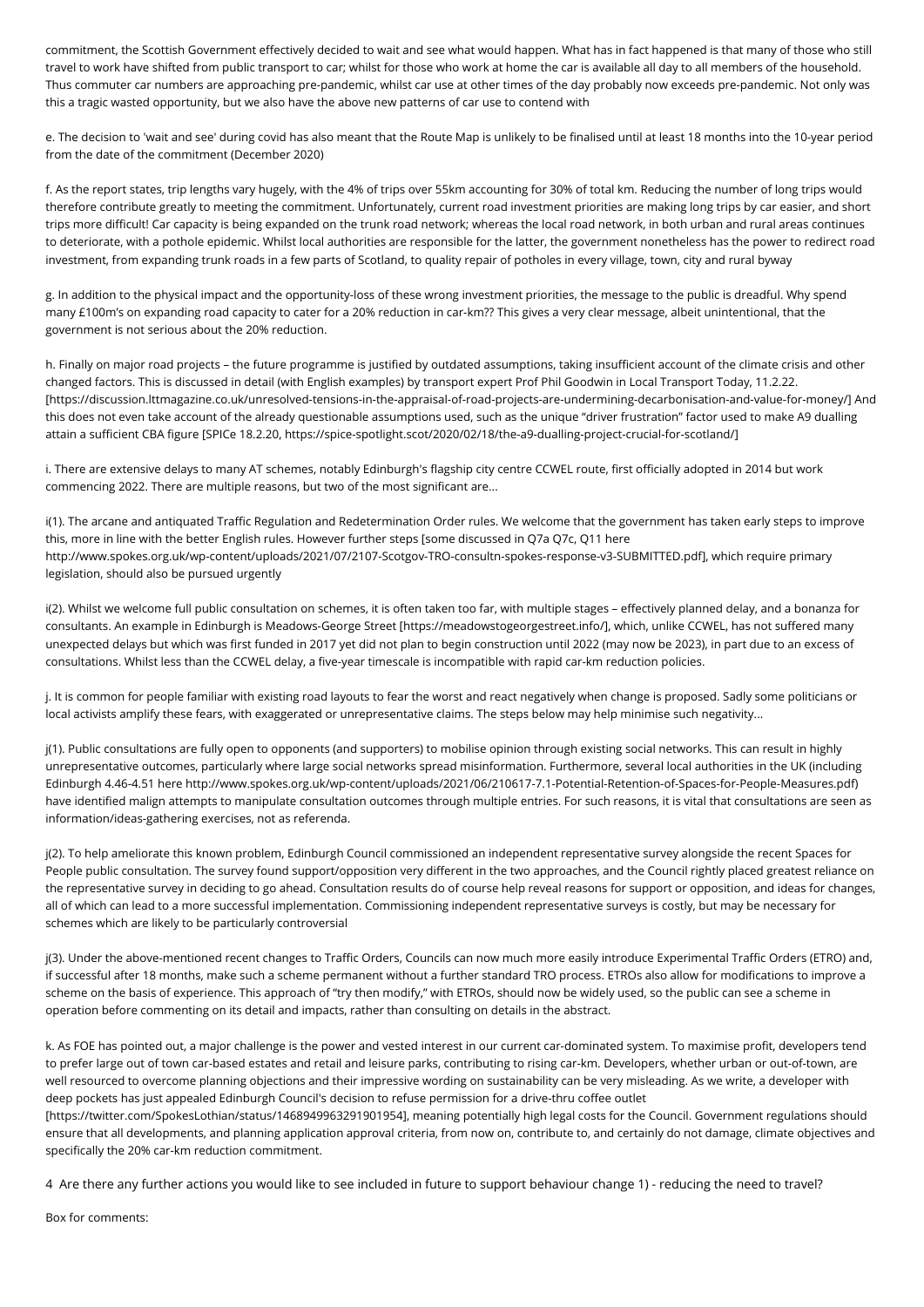The interventions [3.2] of the route map on digital connectivity and local working and facilities are valuable.

One important way to reduce the need to travel is to bring opportunities to the door. Home delivery means that multiple deliveries are achieved on one journey. However, most home delivery is currently by motor van, and there is scope for government, probably through councils, to do far more to promote, and incentivise, e-cargobike operation. It is similar for many home services, often arriving by car, when ebike is often a realistic but unfamiliar option and would contribute to car-km reduction.

5 Are there any further actions you would like to see included in future to support behaviour change 2) - choosing local options?

Box for comments:

We strongly support the Route Map's recognition (3.3) that planning and transport need more closely integrated. Our experience in Edinburgh shows that whilst there have been improvements there is still far to go. Developers (despite their fine words) are often allowed to get away with...

a. residential bike storage insufficiently convenient, secure or managed; resulting in reduced bike ownership and/or use b. access routes, through routes and adjacent routes which fail on cycling potential, and which sometimes build in pedestrian/cycle conflict c. individual developments which pay lip service to area plans, and so frustrate cycleroute potential.

In order to encourage people to choose local options, government must...

a. prevent new out-of-town retail, leisure and other developments which attract large numbers of people. Developer promises to encourage public or active travel will only attract limited numbers to those modes when the location itself militates against their use

b. prohibit car-based in-town developments (in most cases). A recent case in Edinburgh, for example, shows that developers expect urban drive-thru's to get planning permission, and will appeal if permission is refused. Thus, in effect, current government policy frameworks support developers seeking car-based development

c. disincentivise use of existing car-based facilities, both in-town and out-of-town. One simple approach is a customer-spaces levy on businesses, similar to the workplace parking levy but dependent on the number of customer car spaces provided. Businesses would thus be incentivised to encourage customers to come by sustainable modes and to repurpose sections of car parks, valuable urban land, to expand local services further. A further option is to amend the rates system "so as to reduce rates for town centre uses and increase them elsewhere including for out-of-town uses." Both options, and others, are recommended in the government-commissioned A New Future for Scotland's Town Centres (70a, 73d) [https://www.gov.scot/publications/new-future-scotlands-town-centres/pages/7/]

d. encourage locally-based businesses and facilities, perhaps via adjusting rates as above - particularly in deprived areas where businesses and services are often reluctant to locate

e. ensure that local conditions for getting about safely by foot and bike are high quality, and car access and speeds restricted. Whilst such retrofitting is vital, our experience is that even new developments are sometimes allowed to get away with worsening local active travel routes[https://twitter.com/SpokesLothian/status/1500555986330918924] - because active travel is not taken sufficiently seriously in planning approvals.

Finally, we emphasise most strongly that government must not just issue fine words and pass the sometimes politically difficult onus for action entirely to local councils. Rather, government must itself lead and legislate – for example, powers for a customer-spaces levy, and planning policies which prevent drive-thru's and car-based out-of-town development.

6 Are there any further actions you would like to see included in future to support behaviour change 3) -switching to more sustainable modes of travel?

#### Box for comments:

If the government is really serious about the 20% reduction, we suggest a positive and far-reaching financial incentive which, whilst costly, would make a major contribution – with consequent cost savings in road construction, NHS costs, etc. Namely a 'Freedom of Scotland' card giving free public transport, bike hire, and a bike servicing discount to anyone prepared to forego a driving license. Clearly much discussion would be needed to refine this into a practical proposition fair to essential car users including those in areas of poor public transport. However, at present, people who do not use a car are penalised through high and still-rising fares, whilst fuel duty has been frozen for some 10 years, and indeed recently cut.

Additionally, the draft Route Map has an extensive set of proposed interventions (3.4) for cycling and public transport (walking is covered in 3.2) but several need tightening up, as below...

3b – Active Travel Investment We hugely welcome the commitment to 10% of the total transport budget by 24/25, a level which should enable Scotland to begin to catch up with bike-friendly European countries. However, we are concerned [http://www.spokes.org.uk/2021/12/scottish-budget-22-23/] that the steps towards this figure in preceding budgets are not of equal size, so we are heading for a 'cliff-edge' rise in 24/25, meaning that many councils may not have built up the skills and staffing capabilities to use it to best effect. Some appear relatively uninterested and unappreciative of the potential: government must do more to build policy understanding and technical skills rapidly in such councils. Secondly, if most major projects only begin construction in 2025 they will have limited time to contribute to the 2030 commitment. Given this, with an AT budget of £115m in 21/22, and £320m+ promised for 24/25, one would expect £180m in 22/23 and £245m in 23/24; but instead the 22/23 figure is just £150m. A much larger increase, to around £240m, is therefore important in the next budget, 23/24.

3c - Active Freeways This is a puzzling entry as there is no separate Active Freeways line in the Scottish Budget, so we presume that the £50m (over several years) is from the general 'Support for Active Travel' budget line which is already covered in 3b. Furthermore, £50m over several years seems very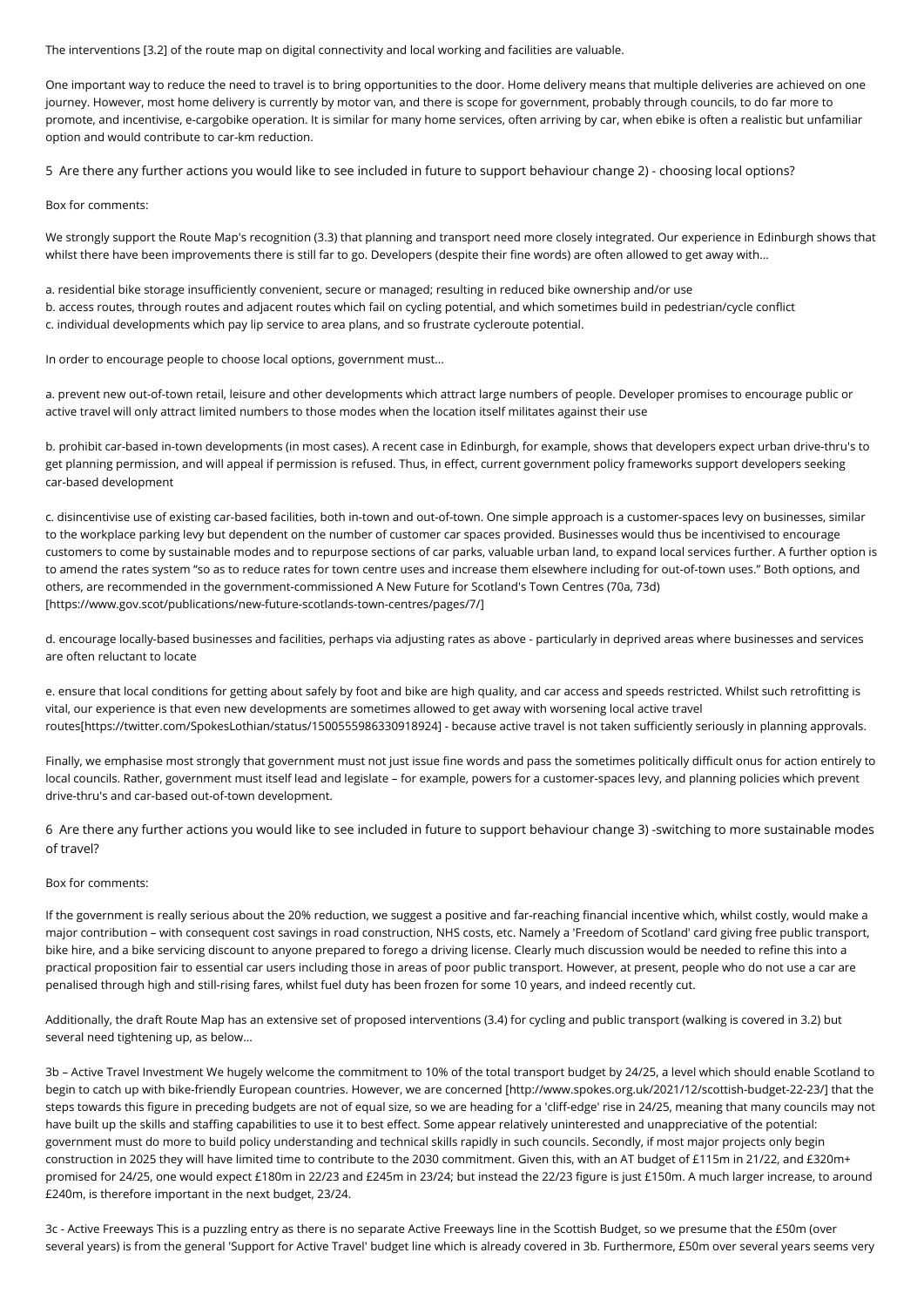inadequate for the ambition in 3c, and is dwarfed by the sums in 3b.

3d – Transport of bikes – it is surprising and concerning that bike-rail is not mentioned. We not infrequently hear of families, and even individuals, who have chosen to travel by car because bike-rail carriage was impossible or too unreliable.

3f – LEZs Whilst welcoming LEZs, we are disappointed at the lack of ambition displayed by our limited-area Edinburgh scheme. For people concerned about toxic pollution, or with breathing difficulties, knowledge that they are in a LEZ may help decisions on active travel.

3h – Public transport costs – these costs are highly significant in choice of travel mode and may be the tipping point which forces some people into unwanted car ownership, which in turn reduces the propensity to travel actively or sustainably. The Fair Fares Review is therefore of great importance.

3o – Car parking interventions – The second part of this intervention is perhaps the most significant to car-km reduction since parking availability and parking cost influence modal choice, destination choice and car ownership, occupancy and use. However, the proposed action appears to be little more than talking to councils, whereas it is vital that the government itself acts, including, as in (5) above, legislating for levies on car-based developments, adjusting business rates, etc. As regards pavement parking and double parking, we are very disappointed at the length of time taken to implement these measures, and also at the proposed exemptions [http://www.spokes.org.uk/wp-content/uploads/2022/03/2203-PP-regs-Spokes-response.pdf], which would nullify much of the value of the legislation in many places. The draft regulations must be tightened.

7 Are there any further actions you would like to see included in future to support behaviour change 4) -combining or sharing journeys?

### Box for comments:

a. The biggest incentive to car-share is likely to relate to costs. Given that petrol is a major and highly 'visible' motoring cost, the recent price rises, if maintained, may incentivise car share between motorists. The Scottish government should argue against any reduction in petrol duty, although a temporary cap at times of extreme rises may be necessary for certain categories of user. However, car share may not always be beneficial to car-km reduction and so should be treated with caution. For example, public transport has become more and more costly in relation to car, and so non-car-owners have a growing incentive to car share with friends or colleagues, representing a loss for public transport. This should be considered in the Fair Fares Review (Q6 above, para 3h).

b. We strongly support car clubs, which have been shown to substantially reduce car ownership and trips by participants, and to boost sustainable and active travel. However, bike share schemes should also be mentioned here, and the government should act to ensure linkage, including combined subscriptions for car and bike share.

8 Do you have any comment to make on any of the specific policies contained within the route map?

Box for comments:

We have commented on specific policies and interventions in the previous questions.

However there is a fundamental flaw in the draft route map, the lack of urgency or specificity on demand management. This is discussed in Part 4 below.

#### Part 2 - Social and Equalities

1 Do you think that the proposals set out in this plan could have positive or negative impacts on any particular groups of people with reference to the listed protected characteristics?

Yes

Please explain your answer:

#### The Equalities, Protected Characteristics, impact assessment

[https://www.transport.gov.scot/publication/draft-equality-impact-assessment-a-route-map-to-achieve-a-20-per-cent-reduction-in-car-kilometres-by-2030/] makes clear the benefits of the 20% car-km reduction commitment to affected groups, notably the young, the old, women, disabled people and ethnic minorities. This is a further reason for early and determined action to achieve the commitment. We do not believe the measures in the Route Map are sufficient to ensure this – see in particular Part 4 below.

1a If you think the proposals will have a particular impact on certain groups due to protected characteristics, what measures would you suggest to maximise positive impacts or mitigate negative impacts?

Box for comments:

Measures within urban areas (including towns and villages) should be particularly beneficial in making it easier, safer and more pleasant for people with protected characteristics to access nearby facilities.

2 Do you think that the proposals set out in this plan could have a particular impact (positive or negative) on island communities?

Yes

Please explain your answer: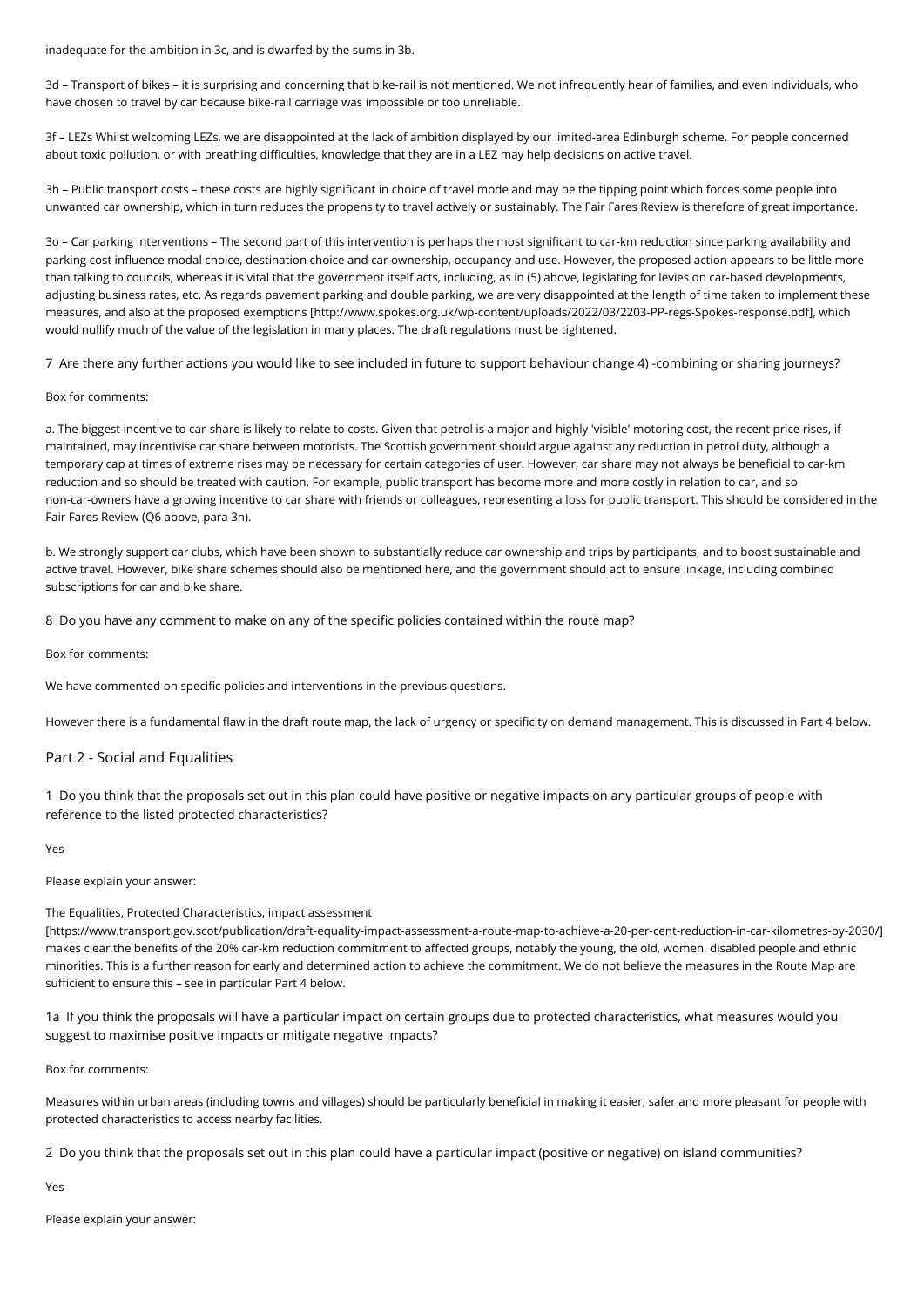Enhancement of local facilities in island communities should enable fewer ferry car trips to the mainland, which would reduce pressure on ferries and the provision of ferry facilities

2a If you think the proposals will impact on island communities, what measures would you suggest to maximise positive impacts or mitigate negative impacts?

### Box for comments:

3 Do you think that the proposals set out in this plan could have a particular impact (positive or negative) on people facing socio-economic disadvantages?

Yes

Please explain your answer:

### The Fairer Scotland impact assessment

[https://www.transport.gov.scot/publication/draft-fairer-scotland-duty-assessment-a-route-map-to-achieve-a-20-per-cent-reduction-in-car-kilometres-by-2030/] makes clear the benefits of the 20% car-km reduction commitment to economically deprived individuals and communities, who often face higher levels of air pollution and traffic accidents and lower public transport, walking and cycling provision. This is a further reason for early and determined action to achieve the commitment. We do not believe the measures in the Route Map are sufficient to ensure this – see in particular Part 4 below.

3a If you think the proposals will have a particular impact based on socio-economic factors what measures would you suggest to maximise positive impacts or mitigate negative impacts?

### Box for comments:

Cycling and walking are the cheapest way to get around, so high quality and secure facilities are vital. It is important that this includes careful thought to the sometimes difficult problem of secure overnight bicycle storage for households. Availability of bikes, whether individually owned or in shared-use schemes, is also vital, since for people in dire economic straits even the cost of a second hand bike can be problematic. Finally, people with protected characteristics living in economically deprived areas may need access to particular types of equipment including adapted bikes and child-carrying/ luggage-carrying machines such as cargobikes.

# Part 3 - The Environment

1 Do you think the actions proposed in the route map are likely to have an impact on the environment? If so, in what way? Please be as specific as possible in your reasoning.

Yes

Please explain your answer:

## The draft Route Map itself and the associated technical annex

[https://www.transport.gov.scot/media/50873/technical-annex-a-route-map-to-achieve-a-20-per-cent-reduction-in-car-kms-by-2030.pdf] make clear the benefits of the 20% car-km reduction commitment to the environment. Indeed the primary motivation for the commitment is the over-riding environmental issue facing our world – the climate crisis; with the worsening position and the high probability of missing 1.5 degrees highlighted in the 2022 IPCC [https://www.ipcc.ch/] Sixth Assessment Report. This is an overwhelming reason for early, determined action to achieve the commitment. We do not believe the measures in the Route Map are sufficient to ensure this – see in particular Part 4 below.

# Part 4 - Other Comments

1 Do you have views you would like to express relating to parts of this consultation which do not have a specific question? If so, please elaborate

Box for comments:

a. The 20% commitment is extremely ambitious, and hence very bold action is needed

The Scottish Government 20% car-km reduction commitment first appeared over a year ago, December 2020, in the Climate Change Plan Update [https://www.gov.scot/publications/securing-green-recovery-path-net-zero-update-climate-change-plan-20182032/]. From the outset we recognised [section 2(b) of our response] that this was a very bold target which we said "will demand exceptional determination and commitment." An excellent detailed commentary, Reducing Car Travel in Scotland [https://spice-spotlight.scot/2020/12/16/back-to-the-future-reducing-car-travel-in-scotland/], was published by SPICe, the Scottish Parliament's independent information service, and this reinforced our concerns.

#### A report commissioned by Transport Scotland, and referenced in the Annex

[https://www.transport.gov.scot/media/50873/technical-annex-a-route-map-to-achieve-a-20-per-cent-reduction-in-car-kms-by-2030.pdf] to the draft Route Map, states that in order to achieve the 20% reduction (our emphases) ...

"the MAIN TRANSPORT MODE for people moving within and between the urban regions of Scotland (this is assumed to include Edinburgh, Glasgow, Dundee, Aberdeen, and the satellite towns and villages that surround them) MUST SWITCH FROM PRIVATE CARS to active or public and shared transport modes over the next decade."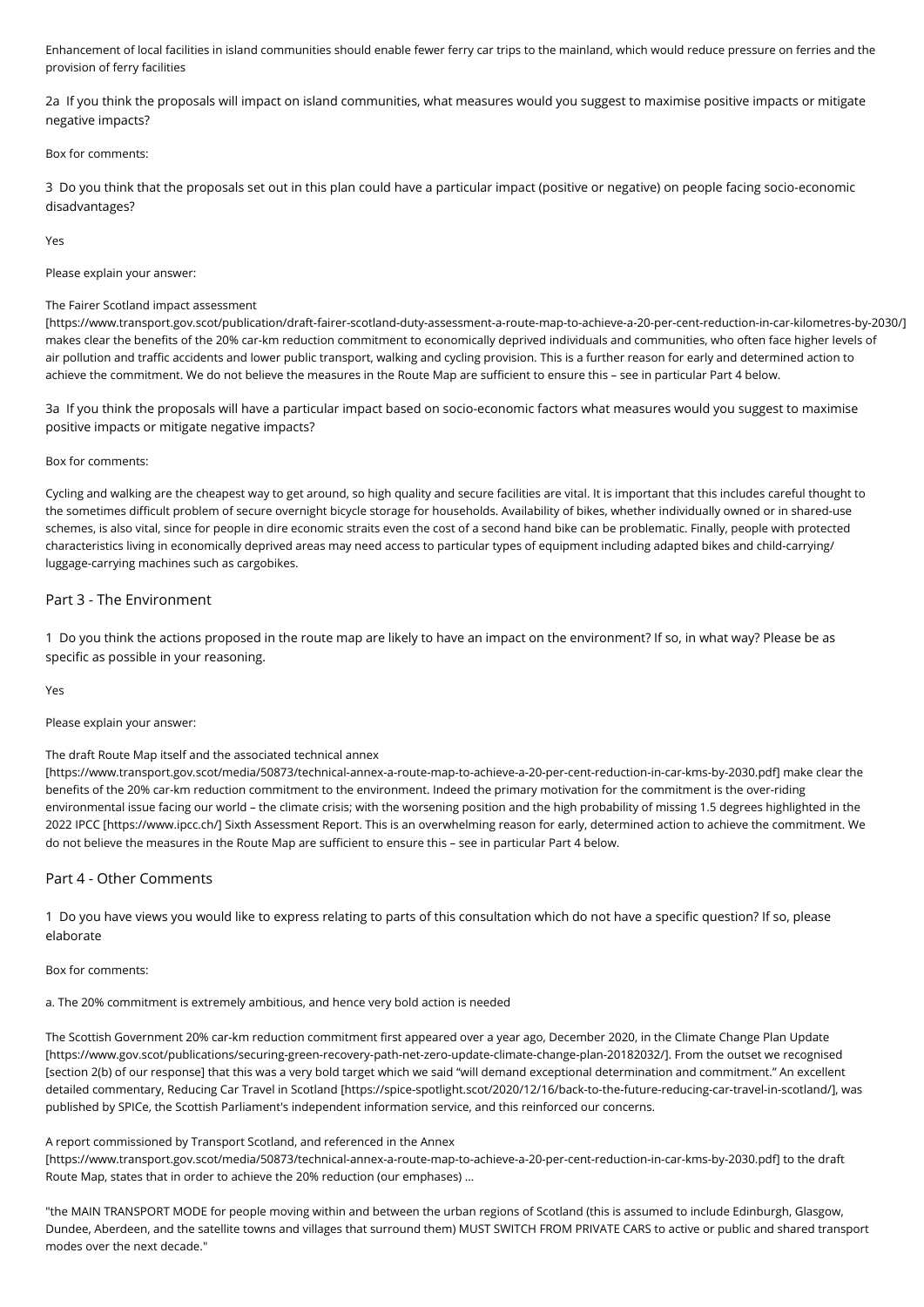The need for early action and determination is reinforced by the dismal failure of previous ambitions such as the Scottish Government's 2010 target [http://www.spokes.org.uk/wordpress/wp-content/uploads/2012/09/1301-Spokes-response-v4.pdf] for 10% of trips to be by bike in 2020.

Although there is much to support in the draft Route Map, our responses to this survey highlight various areas which we do not believe demonstrate the necessary level of ambition, and which suggest to the public that the government is not serious – for example continued funding of greater trunk road capacity whilst committing to a 20% reduction in car kilometres!

However, the biggest failing of the Route Map is its lax and delayed treatment of demand management i.e. roughly speaking, the 'sticks' to accompany the 'carrots' in the draft Route Map.

b. Demand management must not be delayed

Chris Stark, Chief Executive of the independent statutory UK Climate Change Committee [https://www.theccc.org.uk/], told the Scottish Parliament's former REC Committee, following the announcement of the commitment, that a 20% reduction "will not happen unless there is a combination of carrots and sticks, and the kind of policies (in the Climate Change Plan Update) are mainly carrots."

However, politicians are nervous about demand management and, perhaps for that reason, the Route Map concentrates heavily on the 'carrots' approach (i.e. improving non-car options) – indeed this is almost stated explicitly (3.6, first para). It only moves to significant measures to deter unnecessary car use much later, with a Framework for Car Demand Management not to be published until 2025 – and presumably implemented even later.

This would be a sure recipe to miss the 2030 deadline since car trips are notoriously difficult to shift by carrots alone.

\*\*Rather, demand-management measures must be introduced and explained to the public in parallel with the carrots of improved active travel, public transport and digital connectivity opportunities, so that people see and understand the quid pro quo and do not settle into new post-covid patterns of continuing – and growing - car use despite improved sustainable opportunities.\*\*

In terms of demand management, whilst some important powers (e.g petrol duty) are UK-wide, this is not an excuse for inaction. For example, the Scottish Government could now be taking actions and/or providing powers to Councils such as...

1. congestion charging zones, as in London

- 2. toll roads, as in many European countries [https://www.tolls.eu/] and reversing the scrapping of bridge tolls
- 3. generalised road-user charging, to the extent of available powers

4. expanding Workplace Parking Levy powers to a full Premises Levy, so that large stores and leisure centres are charged for the number of customer spaces over a certain minimum

5. providing political leadership to support councils in the politically difficult task of reducing car parking opportunities, as some European cities have achieved.

c. Cross-government action

Given the ambition of the commitment, all government departments and agencies need to understand and actively contribute to its achievement. It must not be pigeonholed exclusively in transport. In particular, all departments and agencies must be asked to report on what actions they are taking to contribute. Education, for example, on school and college travel; Health on staff and patient travel, and so on.

d. Evidence from elsewhere

We would like to see evidence that Transport Scotland is learning from car-km reduction projects elsewhere in Britain and/or overseas - whether successful or unsuccessful. Is there evidence that a process similar to the Route Map, without prominent use of demand management, has worked in other countries? A document answering such questions would be useful.

e. Public meeting on traffic reduction - report

Finally, in February Spokes held a public meeting, addressed by the Active Travel Minister Patrick Harvie MSP, and Edinburgh Transport Convener Cllr Lesley Macinnes, and chaired by Dr Sam Gardner, head of Edinburgh Climate Commission, on the traffic reduction ambitions of Scotland (20%) and Edinburgh (30%). Many useful ideas emerged. A report and link to a full recording is on the Spokes website [www.spokes.org.uk/2022/02/achieving-traffic-reduction-spokesmtg-report].

About you

What is your name?

Name: Dave du Feu

What is your email address?

Email: davedufeu@gmail.com